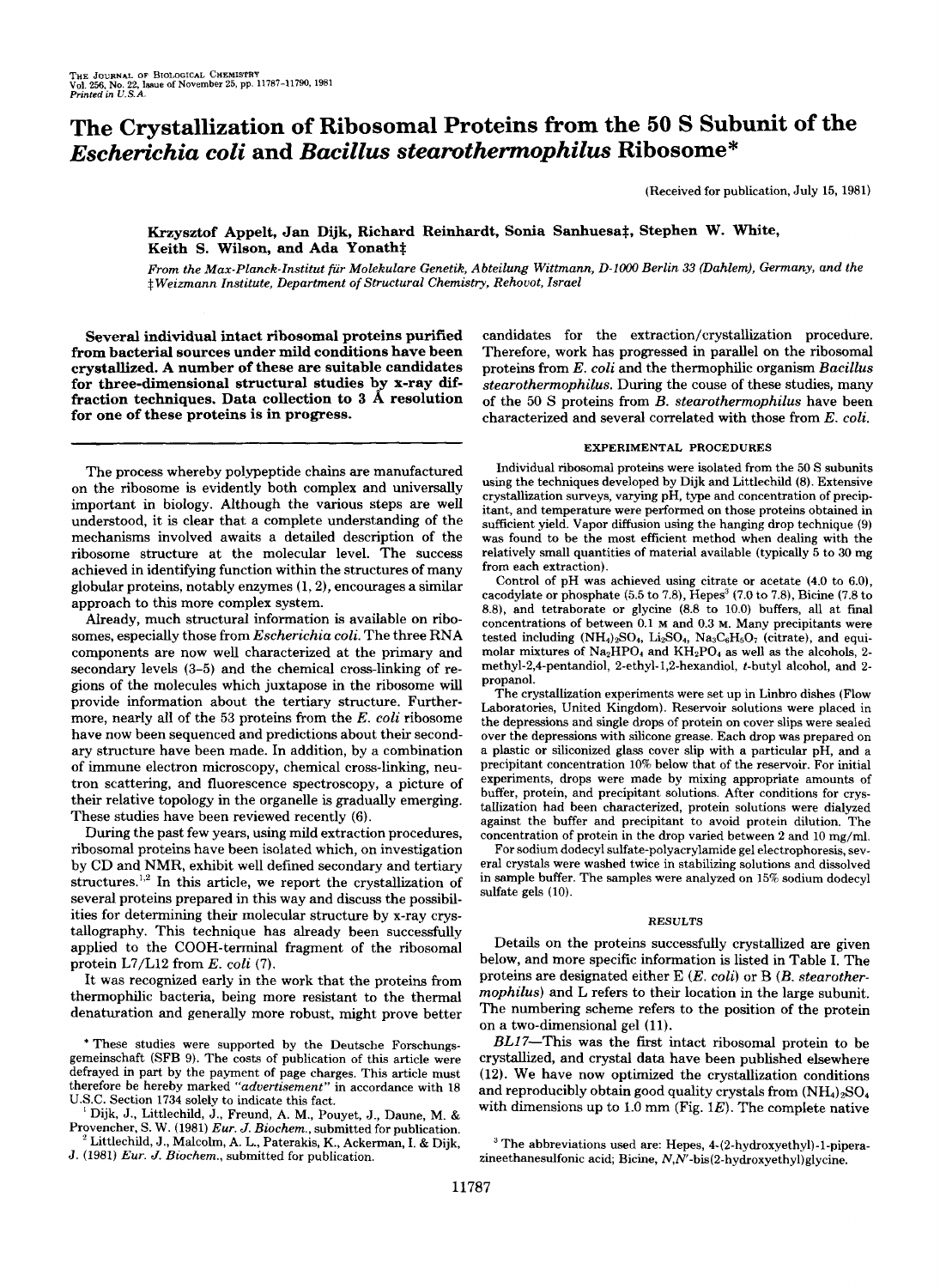## **11788** *Crystallization of Ribosomal Proteins*

| TABLE I                                                       |
|---------------------------------------------------------------|
| Summary of crystal parameters for the four ribosomal proteins |
| Charles and 1980 and the company of the Richards.             |

|                       | <b>Crystallization conditions</b> |                     |                            |                                                                      |
|-----------------------|-----------------------------------|---------------------|----------------------------|----------------------------------------------------------------------|
|                       | Concentration of precipitant      | <b>Buffer</b>       | Approximate<br>temperature | Crystal parameters                                                   |
|                       |                                   |                     | $^{\circ}C$                |                                                                      |
| BL17 $(M_r = 16,068)$ | 2.4 M $(NH_4)_2SO_4$              | Tris, pH 7.8        | $-20$                      | Orthorhombic $a = 37.5$ , $b = 48.9$ , $c =$<br>135.3A               |
| BL34 $(M_r = 6,500)$  | $3.2 \text{ M} (NH_4)_2SO_4$      | Bicine, pH 8.4      | $-20$                      | Orthorhombic $a = 43.7$ , $b = 44.0$ , $c =$<br>64.4 A               |
|                       | 3.2 M $(NH_4)_2SO_4$              | Bicine, pH 8.4      | $-20$                      | Tetragonal $a = 44$ , $b = 44$ , $c = 129$ Å                         |
| BL10 $(M_r = 19,168)$ |                                   |                     |                            |                                                                      |
| Type I                | $1.5 M (NH4)2SO4$                 | Tetraborate, pH 8.8 | $-20$                      | Not determined                                                       |
| Type II               | 2.4 M Na-K-phosphate              | Tetraborate, pH 9.4 | 10                         | Hexagonal $a = 62$ , $b = 62$ , $c = 124$ Å                          |
| EL29 $(M_r = 7,262)$  | $1.2 M (NH4)2SO4$                 | Acetate, pH 5.9     | $\sim\!\!5$                | Monoclinic $a = 52$ , $b = 119$ , $c = 90$ Å<br>$\beta = 71^{\circ}$ |



**FIG. 1. Crystds of** the proteins described in the text and in Table **I. The** *bar* **indicates a length of 0.2 mm.** *A,* **BL34, orthorhombic form;** *B,* **BL34, tetragonal form; C, BL10, type I; D, BL10, type 11;** *E,*  **BL17;** *F,* **EL29.** 

data have been collected with an oscillation camera to a resolution better than **3** A, and data from two isomorphous heavy atom derivatives are currently being measured. **BL17**  crystals are stable in the x-ray beam for up to **250** h. However, because it is necessary to work with a slow rotation speed **(15**  h/deg) on the rotation camera in order to obtain a resolution better than **3** A, only **-15"** of data can be collected from each crystal.

BL34-This protein crystallizes reproducibly at room temperature from  $(NH_4)_2SO_4$ , and two distinct crystal forms have been identified under the same conditions. The more common form has an orthorhombic unit cell and extended plate-like morphology (Fig. **1A).** The crystals grow up to **1** mm in length, diffract to 3 Å resolution, and are stable in the x-ray beam for at least **30** h. The unit cell dimensions estimated from precession photographs (one of which is shown in Fig. **2A)** are **43.7**   $\times$  44.0  $\times$  64.4 Å. The second type of crystal shows a tetragonal



**FIG. 2. 7'** precession photographs **of** *(A)* an orthorhombic crystal **of BL34** and *(B)* a hexagonal crystal **of BL10. The photographs were recorded on a Nonius precession camera with CuK, radiation from a fine-focus tube run at loo0 watts. Exposure times were 12 h.** 

unit cell and a regular polyhedral shape (Fig. **1B).** This form **is** obtained less often and the crystals are considerably smaller (typically **0.2** mm across the diagonal). The unit cell dimensions have been estimated from weak precession photographs as  $44 \times 44 \times 129$  Å and, interestingly, this appears to correspond to two unit cells of the orthorhombic form joined in the direction of the long cell axis.

BLIO-Two types of crystal have been obtained. Type **I**  grows from  $(NH_4)_2SO_4$  solution, is stable at room temperature, and has a very distinctive morphology (Fig. **IC).** However, the crystal size is limited to a maximum dimension of 0.2 mm, and no useful diffraction is observed. The crystal form hence remains undetermined at present. Crystals of type **I1**  appear using a variety of precipitants including phosphate, (NH4)2S04, Li2S04, and **2-methyl-2,4-pentandiol.** They have an unusual oval morphology (Fig. **ID),** diffract to a resolution of **4** A, and grow up to **0.4** mm in length. Precession photographs have been recorded from the type **I1** crystals (Fig. *2B*  shows an example) and the unit cell appears to be hexagonal with dimensions approximately  $a = b = 62$  Å,  $c = 124$  Å.

EL29-Crystals of this protein grow at 4-6 °C using a whole spectrum of organic and inorganic precipitants, although the best are from  $(NH_4)_2SO_4$ . The crystals have a polyhedral shape (Fig. **1F)** and measure between **0.1** mm and **0.5** mm across the diagonal. They are stable only between **4** "C and 8 °C, are somewhat fragile, and their diffraction pattern is presently limited to 6 Å. The crystals display a degree of disorder, but we estimate that the unit cell is monoclinic with dimensions roughly  $a = 52 \text{ Å}$ ,  $b = 119 \text{ Å}$ ,  $c = 90 \text{ Å}$ , and  $\beta =$ **71".** We are investigating the use of low temperatures to improve the diffracting properties and stability of the crystals.

To confirm that the crystals contain intact protein and not proteolytic fragments, we analyzed crystalline material by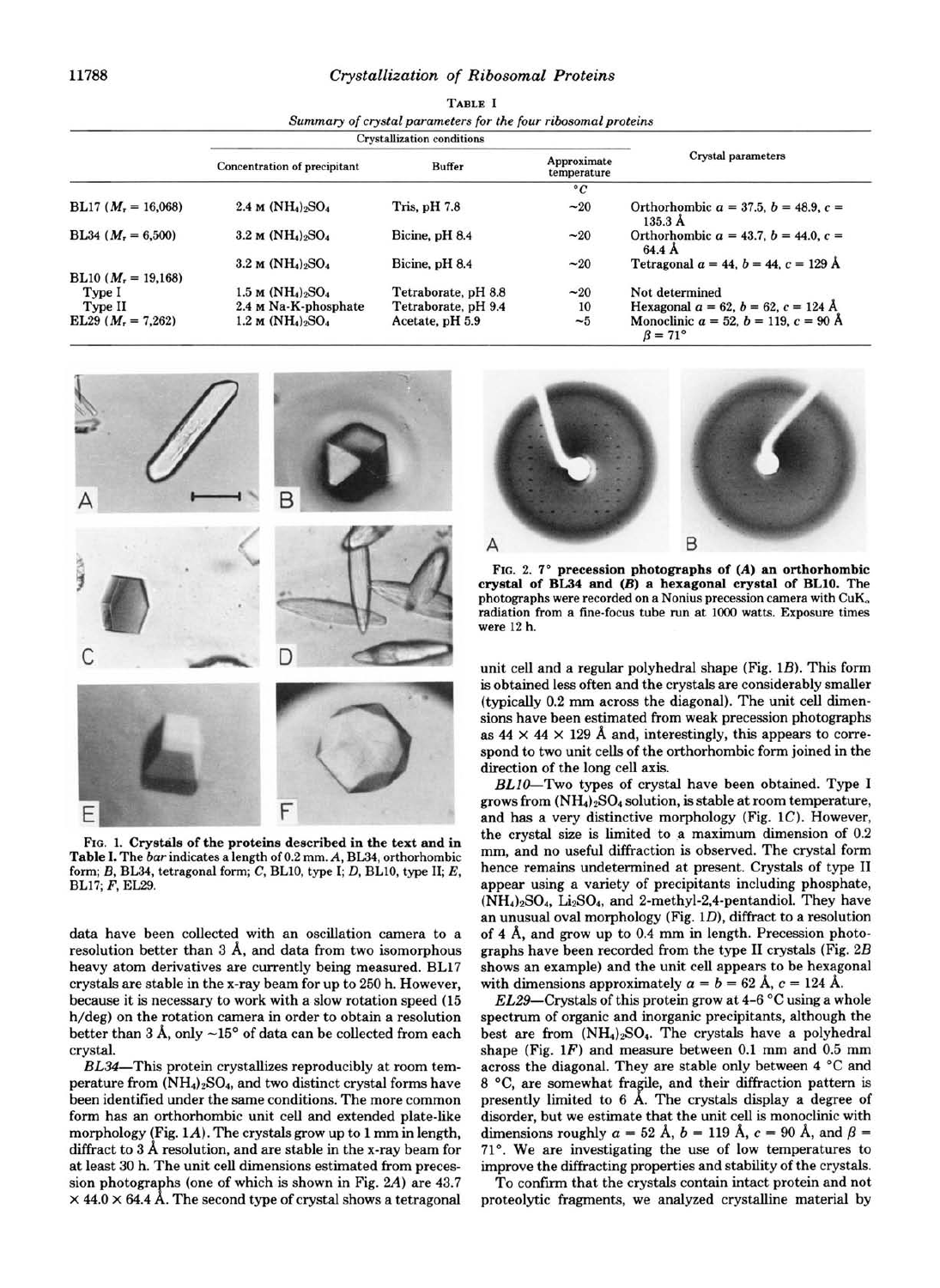

**FIG.** 3. Gel electrophoresis **of** the dissolved protein crystals. The protein crystals were collected by centrifugation, washed extensively with stabilizing solution, and applied to a15% sodium dodecyl sulfate-polyacrylamide gel (13). For comparative purposes, the original protein and a mixture of the total 50 *S* proteins (TP-50) were coelectrophoresed. The BLlO preparation was contaminated with a small amount of BL17. Although the crystals were washed thoroughly, this contamination also shows up in the crystal sample.

sodium dodecyl sulfate-polyacrylamide gel electrophoresis. The analysis was carried out on the plate-like BL34 crystals (Fig. lA), the oval BLlO crystals (Fig. lD), and EL29 (Fig.  $1F$ ). The results are shown in Fig. 3 and, clearly, the dissolved crystalline material corresponds to the intact protein in solution, as was found for BL17 (12).

Further studies of the four proteins are proceeding in the Max-Planck-Institute fir Biochemie, Martinsried (BL17), the Max-Planck-Institut fiir Molekulare Genetik, Berlin (BL10 and BL34), and the Weizmann Institute (EL29).

### **DISCUSSION**

Based on considerations of amino acid composition, in particular the ratio of hydrophobic to charged residues, it has been suggested (13) that the ribosomal proteins are unlikely to have a well defined fold and are therefore poor candidates for crystallization. Similar doubts have been expressed (2) for those ribosomal proteins which are elongated because of the extensive protein-nucleic acid associations which almost certainly occur within the ribosome. We have shown, however, that at least some appear to behave **as** well structured proteins in that they form ordered crystals from which we confidently expect detailed structural information.

It is evident from our results that the proteins from the thermophilic bacterium crystallize more readily than those from *E. coli,* therefore justifying our original decision to work **also** on the less well characterized *Bacillus* ribosome. During this work, the results from several types of experiments have consistently indicated a greater stability and degree of compactness of the *B. stearothermophilus* proteins. For example, the proteins are more resistant to limited proteolysis and refold more easily after thermal denaturation. It is likely, therefore, that our future crystallographic studies will be more concerned with the *B. stearothermophilus* system, although *E. coli* proteins that do yield suitable crystals will provide useful comparisons between the two ribosomes.

The small size of these crystals and the difficulties involved in extracting large quantities of protein will call for the most efficient methods of data collection. Consequently, we plan to use the very high intensity x-rays available from synchrotron radiation in conjunction with the oscillation camera to increase the effective resolution and crystal lifetime. BL17 data are currently being collected with a rotating anode x-ray generator although synchrotron radiation may prove invaluable for higher resolution work.

How confident are we that the structural information gained from x-ray crystallography on isolated ribosomal proteins will be relevant to the structure of the ribosome? Based on the accumulated knowledge of protein structure obtained by xray crystallography it is now generally accepted that the structure of a protein in the crystalline state closely resembles that of the protein in solution. This leaves the question as to whether the structures of isolated ribosomal proteins are similar to those which exist in the intact ribosome. It has been shown that ribosomal proteins, when isolated under mild conditions, have a stable and well defined spatial structure.<sup>1,2</sup> In view of this, it seems very unlikely that there are *gross*  conformational differences between the proteins in solution and in the ribosome.

The information obtained from the studies described in this paper will be a valuable contribution to the current investigation on the spatial structure of the ribosome by chemical, physical, and immunological techniques.

Acknowledgments--Dr. H. G. Wittman is thanked for this contin-<br>uous interest and support. We thank Dr. R. Huber (Martinsried) for helpful discussion and for providing facilities for the study of protein BL17. Expert technical assistance in the purification and crystallization of proteins was provided by Isolde Ackermann, Heidrun Forster, Galina Khavitch, Jutta Miissig, Pauline Wales, and Ruth Wartenberg.

#### REFERENCES

- 1. Blundell, T. L. & Johnson, L. N. (1976) Protein Crystallography, Academic Press, London
- 2. Schulz, *G.* E. & Schirmer, R. H. (1979) Principles *of* Protein Structure, Springer-Verlag. New York
- 3. Woese, C. R., Magrum, L. J., Gupta, R., Siegel, R. B., Stahl, D. A., Kop, J., Crawford, N., Brosius, J., Gutell, R., Hogan, J. J. & Noller, H. F. (1980) Nucleic Acids Res. 8,2275-2293
- **4.** Brimacombe, R. (1980) Biochem. Znt. **1,** 162-171
- 5. Stiegler, P., Carbon, P., Zuker, M., Ebel, J. P. & Ehresmann, C. (1981) Nucleic Acids Res. 9,2153-2172
- **6.** Chambliss, *G.,* Craven, *G.* R., Davies, J., Davis, K., Kaham, L.,